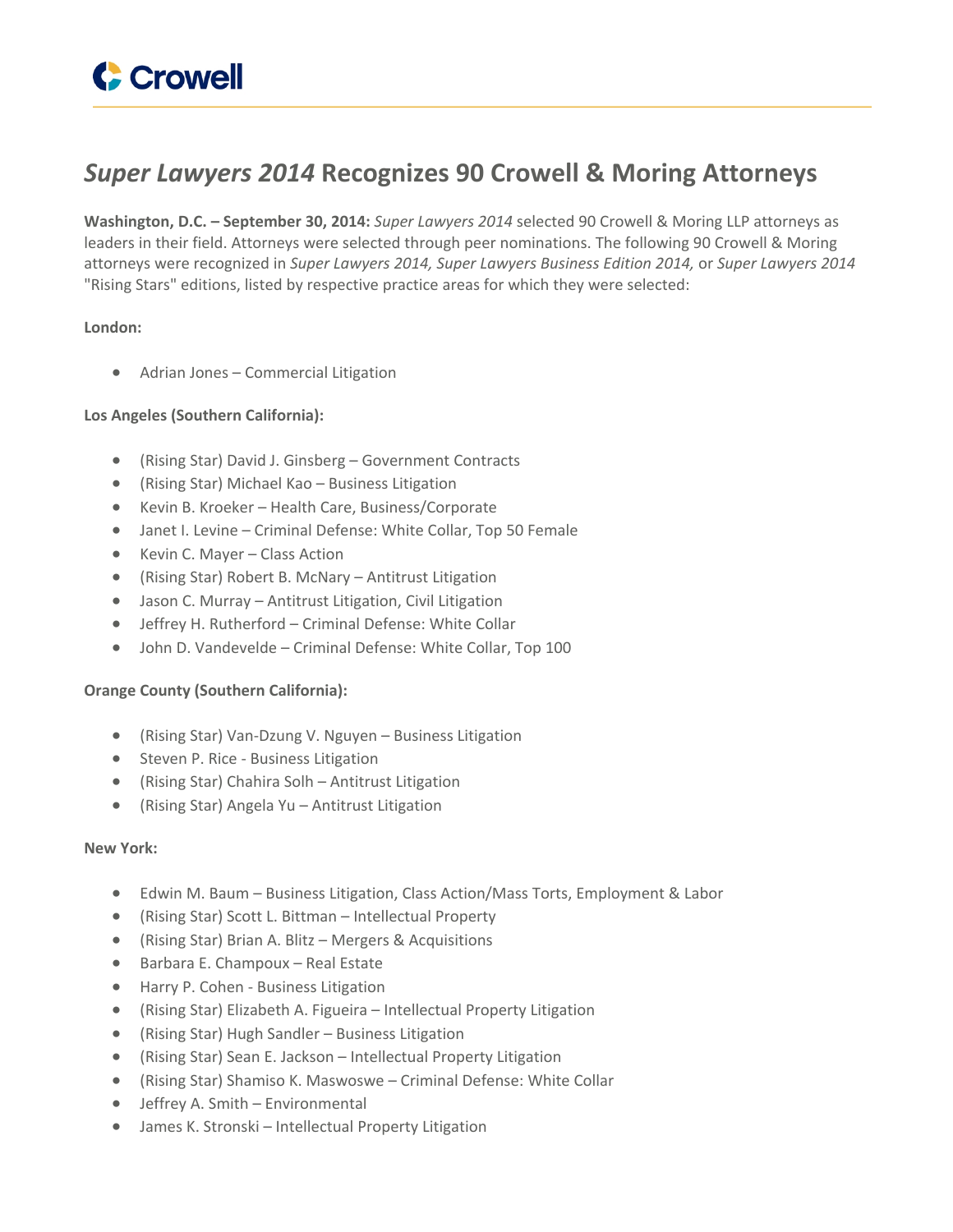

- (Rising Star) Chemi Suzuki Intellectual Property Litigation
- (Rising Star) Kelly H. Tsai Business Litigation

## **San Francisco (Northern California):**

- Gregory D. Call Business Litigation, Antitrust Litigation, Environmental Litigation
- William A. Helvestine Health Care
- Mark T. Jansen Intellectual Property Litigation
- Michael A. Kahn Business Litigation
- Douglas W. Sullivan Business Litigation, Intellectual Property Litigation, Environmental Litigation

#### **Washington, D.C.:**

- **•** Terry L. Albertson Government
- (Rising Star) Sherrie A. Armstrong Environmental
- Ashley N. Bailey Criminal Defense: White Collar, Legislative & Governmental Affairs
- Richard L. Beizer Criminal Defense: White Collar, Civil Litigation
- David Z. Bodenheimer Government Contracts
- John T. Brennan, Jr. Health Care
- John B. Brew International
- (Rising Star) Christopher Calsyn Employment & Labor
- (Rising Star) Rebecca Baden Chaney Personal Injury-Products
- (Rising Star) David Y. Chung Environmental Litigation
- (Rising Star) Kristin M. Cooklin Intellectual Property Litigation
- Frederick (Rick) W. Claybrook, Jr. Government Contracts
- Christopher Cole Media & Advertising, General Litigation
- Larry F. Eisenstat Energy & Natural Resources, Business Litigation
- Clifton S. Elgarten Appellate, Insurance Coverage, Business Litigation
- Christopher Flynn Health Care
- Kent A. Gardiner Antitrust Litigation, Business Litigation
- Jody Goodman Criminal Defense: White Collar, Health Care
- Keith J. Harrison Civil Litigation, Aviation and Aerospace, Intellectual Property
- (Rising Star) Astor Heaven Antitrust Litigation, Business Litigation
- Harold J. Heltzer Tax
- Clifford B. Hendler Insurance Coverage, Alternative Dispute Resolution, General Litigation
- Philip T. Inglima Criminal Defense: White Collar
- Deirdre G. Johnson Insurance Coverage
- Paul W. Kalish Insurance Coverage
- (Rising Star) Jini Koh International
- Elliott P. Laws Environmental, Legislative & Governmental Affairs, Administrative Law
- (Rising Star) Amy Sandra Lee Criminal Defense: White Collar
- Richard Lehfeldt Energy & Natural Resources
- Arthur N. Lerner Health Care, Antitrust Litigation